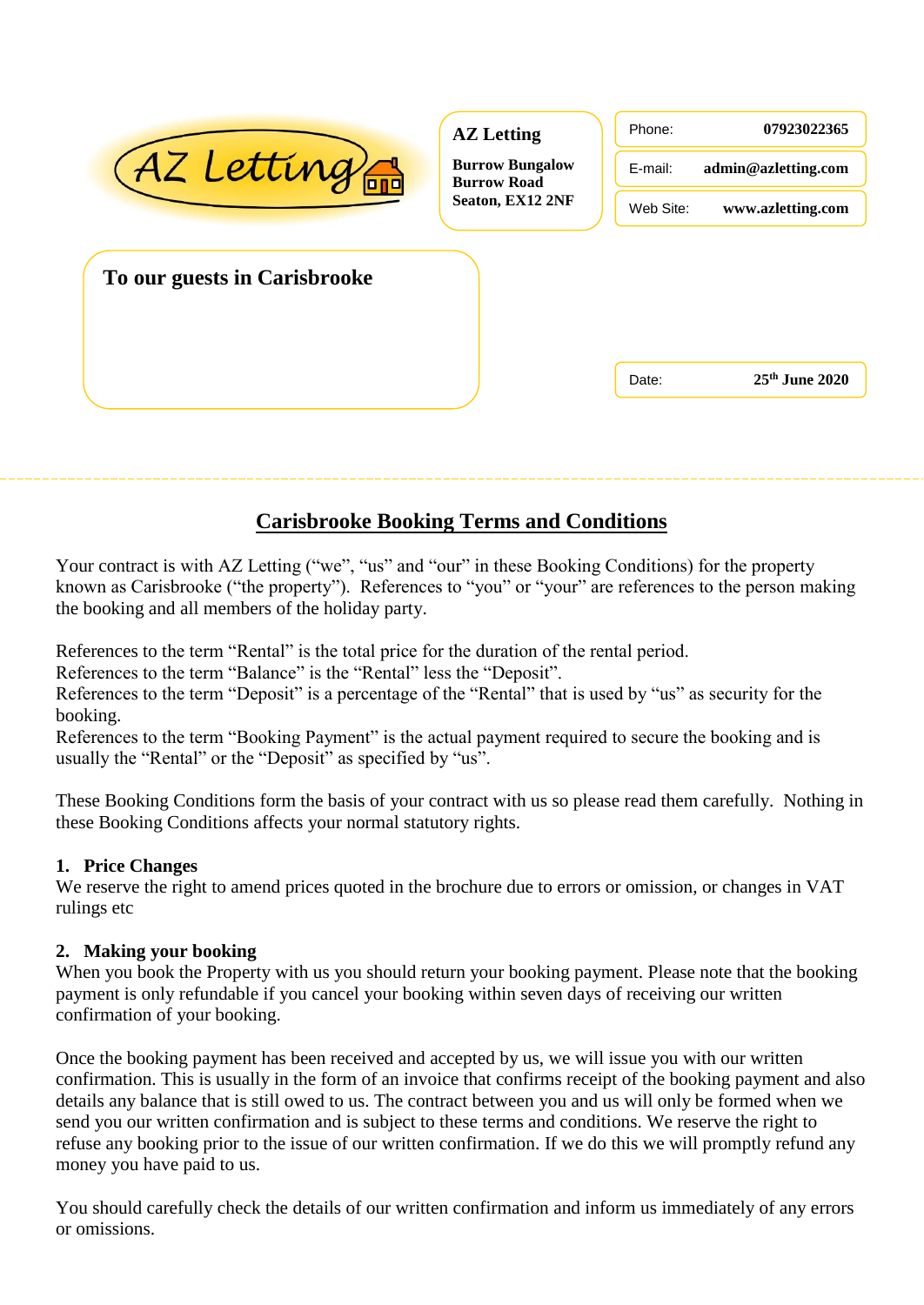Your booking is made as a consumer for the purpose of a holiday and you acknowledge that no liability can be accepted for any business losses howsoever suffered or incurred by you.

### **3. Paying for your booking**

You are required to send to us your payment for the balance of the Rental, at least six weeks prior to the arrival date as set out in our written confirmation. If you fail to make a payment due to us in full and on time we may treat your booking as cancelled by you.

The cost of all services (i.e. gas & electric) is included in the price and we do not ask for any deposit against damages. However you are required to pay for any loss from the property or damage (not including normal wear and tear) to the property.

Payment can be made by Cheque or Bank Transfer. Post-dated cheques are not acceptable.

### **4. If you cancel or amend your booking**

If you need to cancel or amend your booking you must telephone us on the number shown on our written confirmation as soon as possible.

You will also be required to confirm your cancellation in writing or by email to the addresses shown on our written confirmation. A cancellation will not take effect until we receive written confirmation from you.

If you cancel your booking within seven days of receiving our written confirmation, we will refund the booking payment you have paid us. After such period, if you cancel your booking more than six weeks prior to the arrival date, we will refund the balance you have paid to us but we may, at our discretion, retain the deposit.

If you cancel your booking less than six weeks prior to the arrival date, we reserve the right to retain the rental you have paid us. In these circumstances we will refund the rental (less any additional costs incurred) to you if we are able to secure an alternative booking for the property.

### **5. If we cancel or amend your booking**

We would not expect to have to make any changes to your booking, but sometimes problems occur and we do have to make alterations or, very occasionally, cancel bookings (owing to fire damage for example).

If this does happen, we will contact you as soon as is reasonably practical and inform you of the cancellation or the change to your booking and, if it is necessary to cancel your booking, we will refund the full rental you have paid us, but you shall have no further claim against us.

### **6. Your accommodation**

You can arrive at your accommodation after 2:00pm on the arrival date of your holiday and you must leave by 10:00am on the departure date.

If your arrival will be delayed, you must contact the person whose details are given on our booking confirmation so that alternative arrangements can be made. If you fail to do so you may not be able to gain access to the property. If you fail to arrive by midday on the day after the arrival date and you do not advise the contact of your anticipated late arrival we may treat the booking as having been cancelled by you.

### **7. Your obligations**

You and your party agree to comply with these terms and conditions.

You agree to keep and leave the Property clean and in good condition.